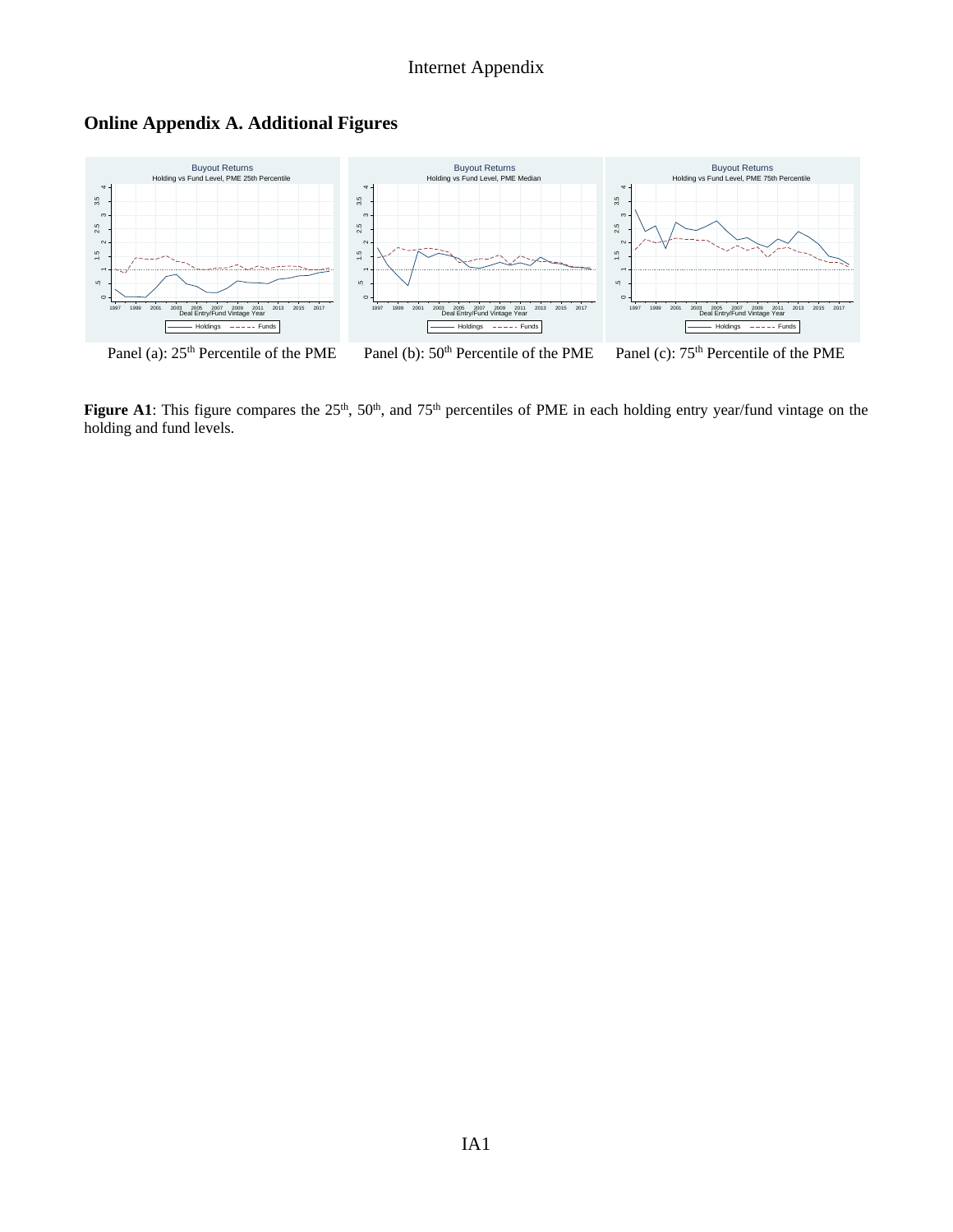## **Online Appendix B. Additional Tables**

### **Table B1. Summary Statistics by Deal-Size Rank**

This table shows the summary statistics deal-level variables within each rank category. *Deal-Size-Rank* is the within fund rank based on deal size. E.g., rank 1 means that the deal is the largest in terms of deal size in the fund. We group ranks larger than 10 into one single rank category: rank 10. Details on the variable definition and calculation as well as the sample restrictions can be found in Table A1 in the Appendix A.

| Panel A: Deal Size                  |             |      |      |                  |                  |                           |        |           |           |      |
|-------------------------------------|-------------|------|------|------------------|------------------|---------------------------|--------|-----------|-----------|------|
|                                     |             |      |      |                  |                  | Deal Size (USD, Billions) |        |           |           |      |
| Rank                                | N           | Mean | S.D. | Min              | 5th per.         | 25th per.                 | Median | 75th per. | 95th per. | Max  |
| T                                   | 467         | 0.15 | 0.22 | 0.01             | 0.02             | 0.05                      | 0.08   | 0.17      | 0.55      | 2.06 |
| $\overline{2}$                      | 467         | 0.13 | 0.17 | 0.01             | 0.02             | 0.04                      | 0.07   | 0.13      | 0.46      | 1.41 |
| 3                                   | 467         | 0.11 | 0.15 | $\Omega$         | 0.01             | 0.03                      | 0.06   | 0.12      | 0.41      | 1.33 |
| $\overline{4}$                      | 467         | 0.10 | 0.13 | $\overline{0}$   | 0.01             | 0.03                      | 0.05   | 0.1       | 0.38      | 1.19 |
| 5                                   | 464         | 0.09 | 0.12 | $\boldsymbol{0}$ | 0.01             | 0.03                      | 0.05   | 0.09      | 0.31      | 1.05 |
| 6                                   | 456         | 0.08 | 0.11 | $\boldsymbol{0}$ | 0.01             | 0.02                      | 0.04   | 0.09      | 0.29      | 0.95 |
| 7                                   | 440         | 0.07 | 0.1  | $\mathbf{0}$     | 0.01             | 0.02                      | 0.04   | 0.08      | 0.27      | 0.78 |
| 8                                   | 402         | 0.07 | 0.09 | $\overline{0}$   | 0.01             | 0.02                      | 0.04   | 0.07      | 0.25      | 0.61 |
| 9                                   | 360         | 0.06 | 0.09 | $\theta$         | 0.01             | 0.02                      | 0.03   | 0.07      | 0.25      | 0.6  |
| $10+$                               | 1935        | 0.06 | 0.07 | $\boldsymbol{0}$ | $\boldsymbol{0}$ | 0.01                      | 0.03   | 0.07      | 0.21      | 0.58 |
| <b>Panel B: Deal Size/Fund Size</b> |             |      |      |                  |                  |                           |        |           |           |      |
|                                     |             |      |      |                  |                  | Deal Size/Fund Size       |        |           |           |      |
| Rank                                | $\mathbf N$ | Mean | S.D  | Min              | 5th per.         | 25th per.                 | Median | 75th per. | 95th per. | Max  |
|                                     | 467         | 0.15 | 0.06 | 0.04             | 0.08             | 0.11                      | 0.14   | 0.18      | 0.24      | 0.62 |

| Trann          | <b>TT</b> | www  | ັບ.  | ,,,,,,         | Juli poli | $\omega$ ul poli | www. | $1.0$ and $1.0$ | $20$ and $100$ | 11102 |
|----------------|-----------|------|------|----------------|-----------|------------------|------|-----------------|----------------|-------|
|                | 467       | 0.15 | 0.06 | 0.04           | 0.08      | 0.11             | 0.14 | 0.18            | 0.24           | 0.62  |
| 2              | 467       | 0.12 | 0.04 | 0.04           | 0.07      | 0.09             | 0.11 | 0.14            | 0.19           | 0.31  |
| 3              | 467       | 0.10 | 0.03 | 0.01           | 0.06      | 0.08             | 0.1  | 0.12            | 0.16           | 0.28  |
| $\overline{4}$ | 467       | 0.09 | 0.03 | 0.01           | 0.05      | 0.07             | 0.09 | 0.11            | 0.14           | 0.18  |
| 5              | 464       | 0.08 | 0.02 | $\theta$       | 0.04      | 0.07             | 0.08 | 0.09            | 0.12           | 0.15  |
| 6              | 456       | 0.07 | 0.02 | 0.01           | 0.04      | 0.06             | 0.07 | 0.08            | 0.1            | 0.14  |
| 7              | 440       | 0.06 | 0.02 | $\overline{0}$ | 0.03      | 0.05             | 0.06 | 0.07            | 0.09           | 0.11  |
| 8              | 402       | 0.05 | 0.02 | $\overline{0}$ | 0.03      | 0.04             | 0.05 | 0.06            | 0.08           | 0.11  |
| 9              | 360       | 0.05 | 0.01 | $\theta$       | 0.02      | 0.04             | 0.05 | 0.06            | 0.07           | 0.1   |
| $10+$          | 1935      | 0.03 | 0.01 | $\overline{0}$ | 0.01      | 0.02             | 0.03 | 0.04            | 0.05           | 0.08  |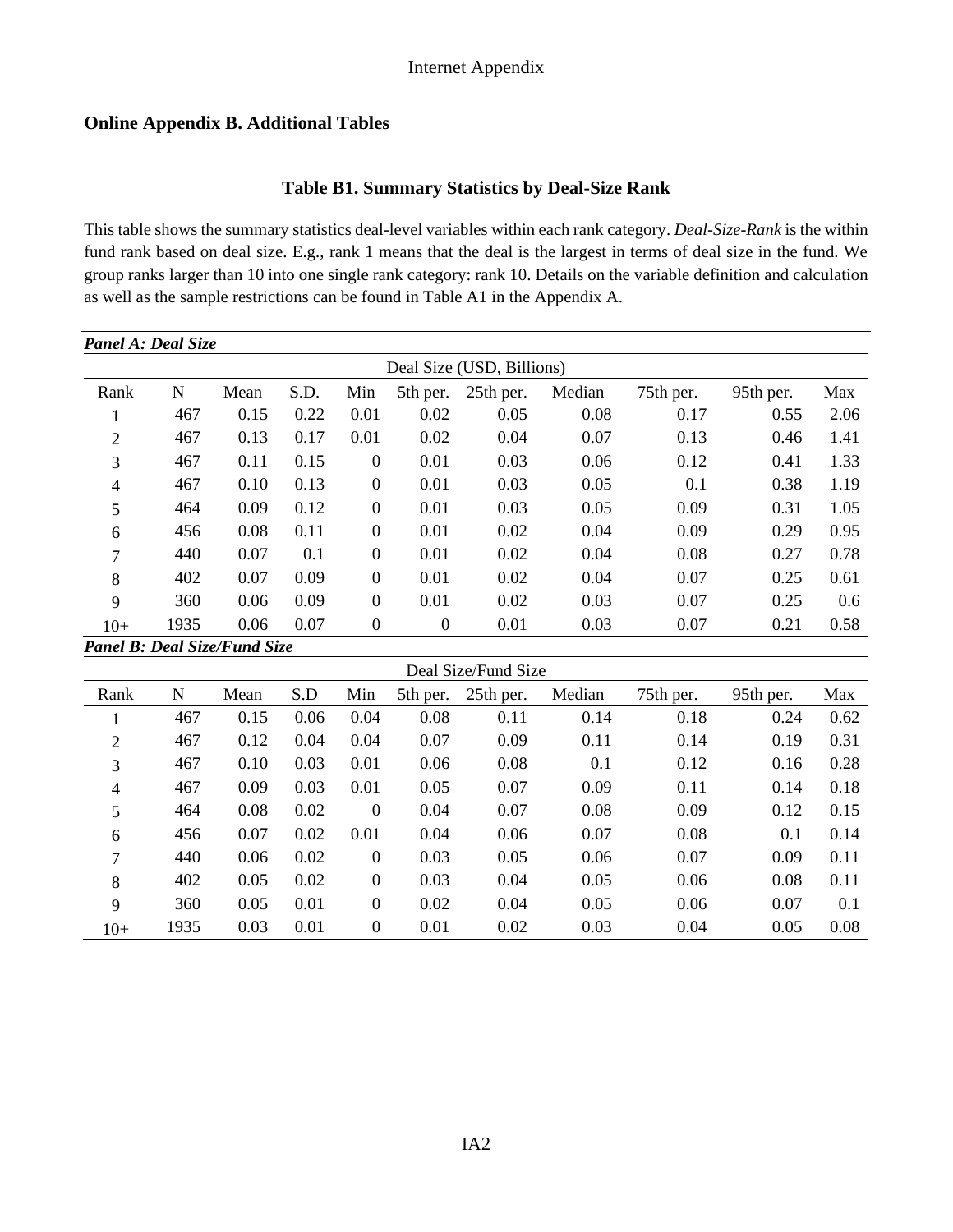| Deal Duration |       |      |      |     |                |           |        |           |           |     |  |  |
|---------------|-------|------|------|-----|----------------|-----------|--------|-----------|-----------|-----|--|--|
| Rank          | N     | Mean | S.D. | Min | 5th per.       | 25th per. | Median | 75th per. | 95th per. | Max |  |  |
|               | 191   | 7.54 | 3.03 |     | 3              |           | 8      | 10        | 13        | 15  |  |  |
| ∍             | 233   | 6.96 | 2.99 | 2   | 3              |           |        | 9         | 12        | 14  |  |  |
| 3             | 212   | 7.04 | 3.04 | 2   | 3              | 5         | 6      | 9         | 13        | 16  |  |  |
| 4             | 233   | 6.35 | 2.68 |     | 3              | 5         | 6      | 8         | 11        | 15  |  |  |
|               | 229   | 6.30 | 2.67 |     | 3              | 4         | 6      | 8         | 11        | 15  |  |  |
| 6             | 242   | 6.37 | 2.82 | 2   | 3              | 4         | 6      | 8         | 12        | 15  |  |  |
|               | 229   | 6.21 | 2.8  |     | 3              | 4         | 6      | 8         | 11        | 20  |  |  |
| 8             | 214   | 6.07 | 2.63 |     | 3              | 4         | 6      | 8         | 11        | 14  |  |  |
| 9             | 198   | 6.35 | 3.05 |     | $\overline{2}$ | 4         | 6      | 8         | 13        | 16  |  |  |
| $10+$         | 1,218 | 5.70 | 2.51 |     | $\overline{2}$ | 4         |        |           | 10        | 17  |  |  |

#### *Panel C: Deal Duration*

*Panel D: Fund Age at Deal Entry*

Fund Age at Deal Entry

| Rank  | N     | Mean | S.D. | Min              | 5th per. 25th per. | Median | 75th per. | 95th per. | Max |
|-------|-------|------|------|------------------|--------------------|--------|-----------|-----------|-----|
|       | 467   | 2.97 | 1.56 | -1               |                    |        |           | 6         | 8   |
|       | 467   | 3.11 | 1.54 | $\boldsymbol{0}$ |                    |        |           | 6         | 8   |
|       | 467   | 3.22 | 1.68 | $-1$             |                    |        |           | 6         | 8   |
|       | 467   | 3.09 | 1.62 | $\boldsymbol{0}$ |                    |        |           | 6         | 9   |
|       | 464   | 3.15 | 1.58 | $\boldsymbol{0}$ |                    |        |           | 6         | 8   |
| 6     | 456   | 3.08 | 1.71 | $\Omega$         |                    |        |           | 6         | 8   |
|       | 440   | 3.24 | 1.72 | $-1$             |                    |        |           | 6         | Q   |
| 8     | 402   | 3.21 | 1.84 | $\theta$         |                    |        |           | 6         | 8   |
| 9     | 360   | 3.15 | 1.84 | $-1$             |                    |        |           | 6         | 13  |
| $10+$ | 1,935 | 3.15 | 1.74 | $-1$             |                    |        |           | 6         | 13  |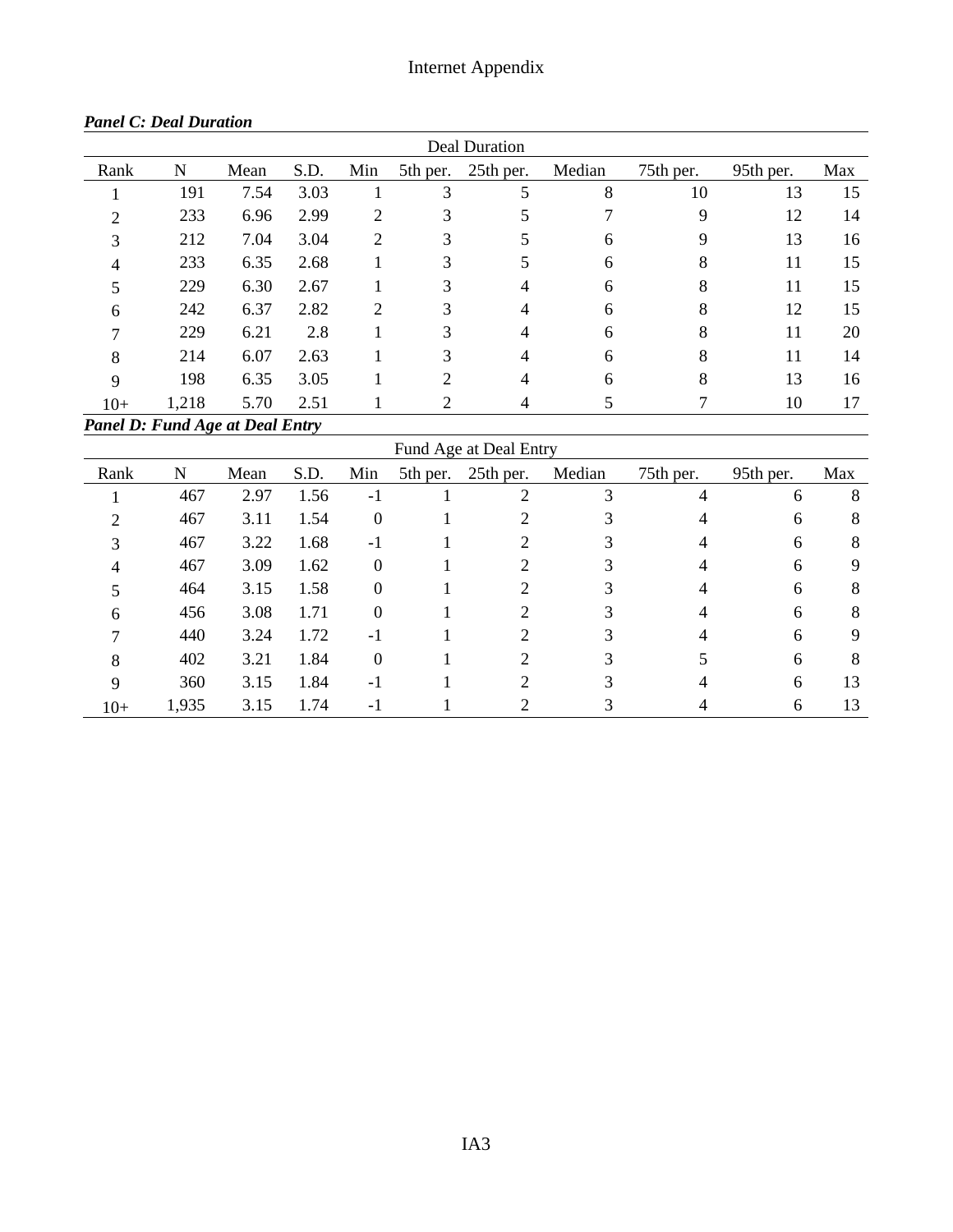|                                |       |       |      |       |          | Deal Entry Year |        |           |           |       |
|--------------------------------|-------|-------|------|-------|----------|-----------------|--------|-----------|-----------|-------|
| Rank                           | N     | Mean  | S.D. | Min   | 5th per. | 25th per.       | Median | 75th per. | 95th per. | Max   |
| 1                              | 467   | 2,012 | 4.78 | 1,999 | 2,004    | 2,008           | 2,014  | 2,016     | 2,018     | 2,020 |
| $\overline{2}$                 | 467   | 2,013 | 4.77 | 1,999 | 2,004    | 2,009           | 2,014  | 2,016     | 2,018     | 2,020 |
| 3                              | 467   | 2,013 | 4.83 | 1,999 | 2,004    | 2,009           | 2,014  | 2,016     | 2,019     | 2,020 |
| $\overline{4}$                 | 467   | 2,013 | 4.89 | 1,999 | 2,004    | 2,008           | 2,014  | 2,016     | 2,019     | 2,020 |
| 5                              | 464   | 2,013 | 4.64 | 1,999 | 2,004    | 2,009           | 2,014  | 2,016     | 2,019     | 2,020 |
| 6                              | 456   | 2,013 | 4.81 | 1,999 | 2,004    | 2,009           | 2,014  | 2,016     | 2,019     | 2,020 |
| 7                              | 440   | 2,013 | 4.87 | 1,999 | 2,003    | 2,009           | 2,014  | 2,016     | 2,019     | 2,020 |
| 8                              | 402   | 2,012 | 4.97 | 1,999 | 2,003    | 2,008           | 2,014  | 2,016     | 2,019     | 2,020 |
| 9                              | 360   | 2,012 | 4.94 | 1,999 | 2,004    | 2,008           | 2,014  | 2,016     | 2,019     | 2,020 |
| $10+$                          | 1,935 | 2,011 | 5.41 | 1,999 | 2,001    | 2,007           | 2,012  | 2,016     | 2,018     | 2,020 |
| <b>Panel F: Deal Exit Year</b> |       |       |      |       |          |                 |        |           |           |       |

*Panel E: Deal Entry Year*

| Deal Exit Year |       |       |      |       |          |           |        |           |           |       |  |
|----------------|-------|-------|------|-------|----------|-----------|--------|-----------|-----------|-------|--|
| Rank           | N     | Mean  | S.D. | Min   | 5th per. | 25th per. | Median | 75th per. | 95th per. | Max   |  |
|                | 191   | 2,015 | 3.5  | 2,005 | 2,008    | 2,013     | 2,016  | 2,018     | 2,019     | 2,020 |  |
| 2              | 233   | 2,015 | 3.7  | 2,004 | 2,007    | 2,013     | 2,016  | 2,018     | 2,020     | 2,020 |  |
| 3              | 212   | 2,015 | 3.57 | 2,005 | 2,008    | 2,013     | 2,016  | 2,018     | 2,020     | 2,020 |  |
| $\overline{4}$ | 233   | 2,015 | 4.23 | 2,003 | 2,006    | 2,012     | 2,016  | 2,018     | 2,019     | 2,020 |  |
| 5              | 229   | 2,015 | 3.92 | 2,003 | 2,007    | 2,012     | 2,015  | 2,018     | 2,019     | 2,020 |  |
| 6              | 242   | 2,015 | 3.88 | 2,002 | 2,007    | 2,013     | 2,016  | 2,018     | 2,019     | 2,020 |  |
| 7              | 229   | 2,015 | 4.05 | 2,003 | 2,007    | 2,012     | 2,016  | 2,018     | 2,020     | 2,020 |  |
| 8              | 214   | 2,014 | 4.22 | 2,001 | 2,006    | 2,012     | 2,016  | 2,018     | 2,019     | 2,020 |  |
| 9              | 198   | 2,015 | 4.25 | 2,004 | 2,006    | 2,012     | 2,016  | 2,018     | 2,020     | 2,020 |  |
| $10+$          | 1,218 | 2,013 | 4.74 | 2,001 | 2,005    | 2,010     | 2,014  | 2,017     | 2,019     | 2,020 |  |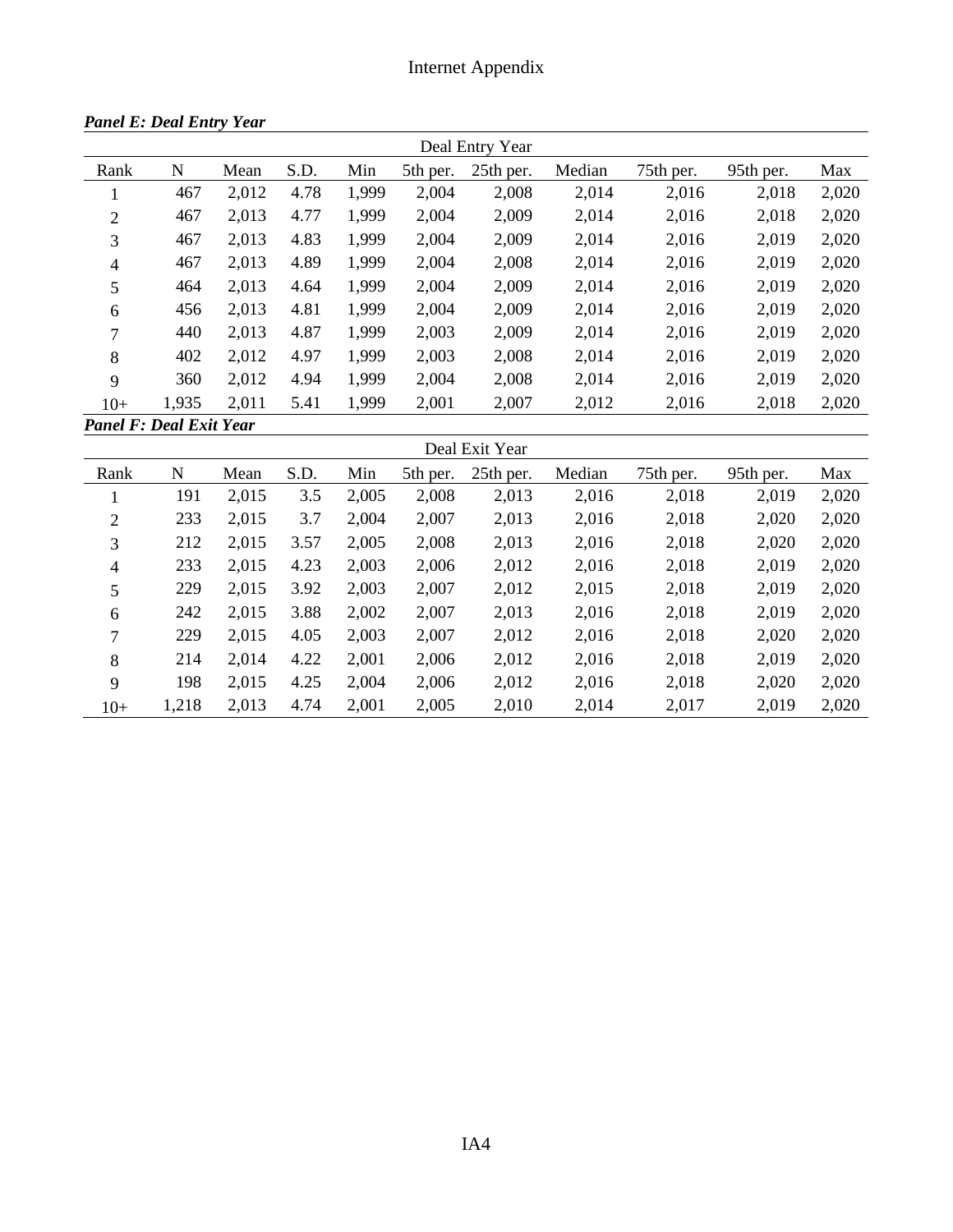#### **Table B2. Deal-Level: Deal Size Position and PME (Fraction Invested** ≥**80%)**

This table reports the cross-sectional regressions on the deal level. The sample period spans from 1999 to 2016 (both included). In addition, we restrict to deals held by funds that has a Fraction Invested ratio  $\geq 80\%$ . The dependent variable is *Deal PME. PME* is the Public Market Equivalence performance measure. The key independent variable is *Deal-Size Rank* or *Deal-Fund Size Ratio*. *Deal-Size Rank* is the within fund rank based on deal size. *Deal-to-Fund-Size* is the fraction of the deal size to the fund size of the deal. More details on the variable calculation, the definition of control variables and the sample restrictions can be found in Table A1 in the Appendix A. Fixed effects for deal investment year, industry, and geographic location are indicated in each column. *t* statistics are reported in parentheses.  $\check{ }$ ,  $\check{ }$ , and  $\check{ }$  denote significance at the 90%, 95%, and 99% confidence levels, respectively.

| <b>Panel A: Without GP FE</b> |           |           |            |                |            |            |
|-------------------------------|-----------|-----------|------------|----------------|------------|------------|
|                               | (1)       | (2)       | (3)        | (4)            | (5)        | (6)        |
|                               | Deal PME  | Deal PME  | Deal PME   | Deal PME       | Deal PME   | Deal PME   |
| Deal-Size Rank                | $0.04***$ | $0.03***$ | $0.03***$  |                |            |            |
|                               | (4.96)    | (4.00)    | (3.27)     |                |            |            |
| Deal-to-Fund-Size             |           |           |            | $-2.36$ ***    | $-1.81***$ | $-1.67***$ |
|                               |           |           |            | $(-3.97)$      | $(-3.07)$  | $(-3.17)$  |
| Exit Dummy                    |           | $0.45***$ | $0.34***$  |                | $0.46***$  | $0.35***$  |
|                               |           | (8.17)    | (4.12)     |                | (8.29)     | (4.12)     |
| Fund Size                     |           |           | $-0.01$    |                |            | $-0.02^*$  |
|                               |           |           | $(-1.61)$  |                |            | $(-1.76)$  |
| Deal Duration                 |           |           | $-0.11***$ |                |            | $-0.11***$ |
|                               |           |           | $(-8.17)$  |                |            | $(-8.25)$  |
| Deal Inv. Year FE             | No        | No        | Yes        | N <sub>0</sub> | No         | Yes        |
| <b>Industry FE</b>            | No        | No        | Yes        | No             | No         | Yes        |
| Geography FE                  | No        | No        | Yes        | No             | No         | Yes        |
| <b>Observations</b>           | 4484      | 4484      | 4484       | 4484           | 4484       | 4484       |
| Adjusted $R^2$                | 0.007     | 0.027     | 0.086      | 0.005          | 0.025      | 0.086      |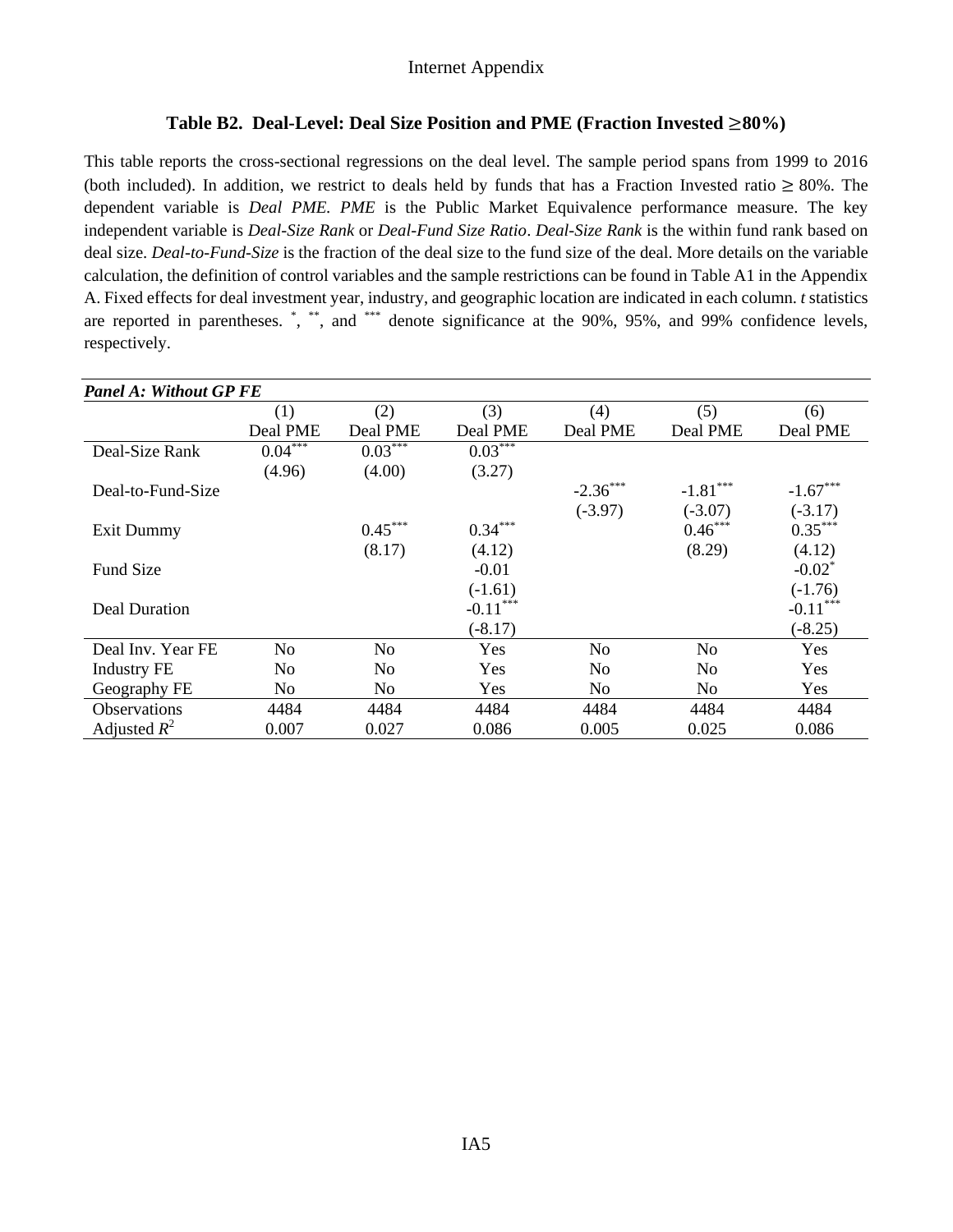|                     | (1)       | (2)       | (3)        | (4)            | (5)            | (6)         |
|---------------------|-----------|-----------|------------|----------------|----------------|-------------|
|                     | Deal PME  | Deal PME  | Deal PME   | Deal PME       | Deal PME       | Deal PME    |
| Deal-Size Rank      | $0.05***$ | $0.04***$ | $0.03***$  |                |                |             |
|                     | (5.46)    | (4.70)    | (3.57)     |                |                |             |
| Deal-to-Fund-Size   |           |           |            | $-3.42$ ***    | $-2.96$ ***    | $-2.49$ *** |
|                     |           |           |            | $(-4.95)$      | $(-4.31)$      | $(-3.51)$   |
| Exit Dummy          |           | $0.54***$ | $0.32***$  |                | $0.55***$      | $0.32***$   |
|                     |           | (8.60)    | (3.52)     |                | (8.64)         | (3.49)      |
| <b>Fund Size</b>    |           |           | $-0.02$    |                |                | $-0.02$     |
|                     |           |           | $(-0.55)$  |                |                | $(-0.70)$   |
| Deal Duration       |           |           | $-0.11***$ |                |                | $-0.11***$  |
|                     |           |           | $(-7.53)$  |                |                | $(-7.59)$   |
| <b>GPFE</b>         | Yes       | Yes       | Yes        | Yes            | Yes            | Yes         |
| Deal Inv. Year FE   | No        | No        | Yes        | N <sub>0</sub> | N <sub>0</sub> | Yes         |
| <b>Industry FE</b>  | No        | No        | Yes        | N <sub>0</sub> | No             | Yes         |
| Geography FE        | No        | No        | Yes        | N <sub>0</sub> | No             | Yes         |
| <b>Observations</b> | 4484      | 4484      | 4484       | 4484           | 4484           | 4484        |
| Adjusted $R^2$      | 0.038     | 0.057     | 0.100      | 0.037          | 0.057          | 0.101       |

### *Panel B: With GP FE*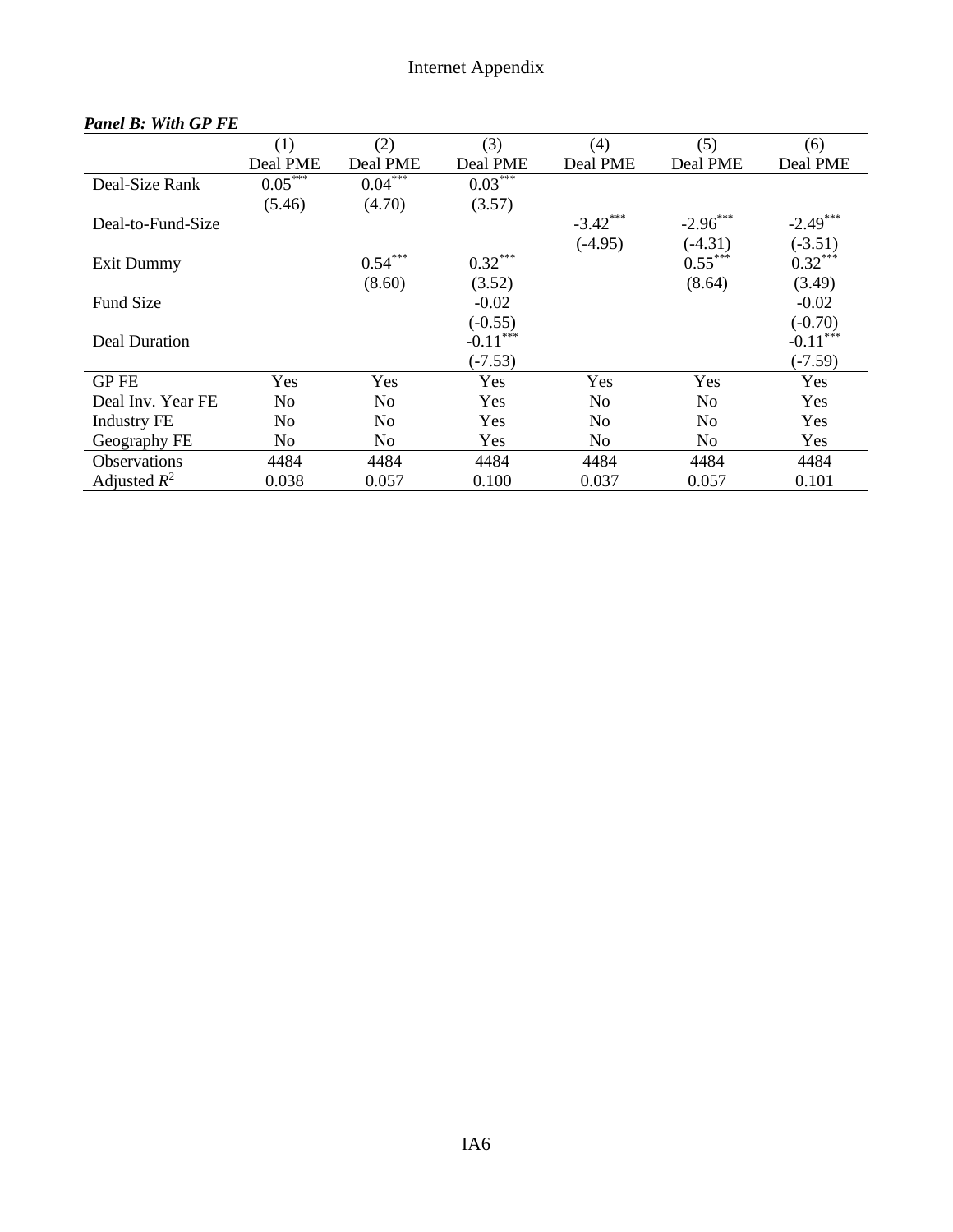### **Table B3. Deal-Level: Deal Size Position and Duration (Exited Deals) (Fraction Invested** ≥**80%)**

This table reports the cross-sectional regressions about deal size position and Duration on the deal level. The sample period spans from 1999 to 2016 (both included) and includes only exited deals. In addition, we restrict to deals held by funds that has a Fraction Invested ratio ≥ 80%. The dependent variable is *Deal Duration*. *Deal Duration* is the number of years between the exited year and investment year for exited deals. The key independent variable is *Deal-Size Rank* or *Deal-Fund Size Ratio*. *Deal-Size Rank* is the within fund rank based on deal size. *Deal-to-Fund-Size* is the fraction of the deal size to the fund size of the deal. More details on the variable calculation, the definition of control variables and the sample restrictions can be found in Table A1 in the Appendix A. Fixed effects for deal investment year, industry, and geographic location are indicated in each column. Standard errors are clustered at GP level. *t* statistics are reported in parentheses. \*, \*\*, and \*\*\* denote significance at the 90%, 95%, and 99% confidence levels, respectively.

| <b>Panel A: Without GP FE</b> |                        |                      |                      |                      |
|-------------------------------|------------------------|----------------------|----------------------|----------------------|
|                               | (1)                    | (2)                  | (3)                  | (4)                  |
|                               | Deal Duration          | <b>Deal Duration</b> | <b>Deal Duration</b> | <b>Deal Duration</b> |
| Deal-Size Rank                | $-0.18***$             | $-0.18***$           |                      |                      |
|                               | $(-11.00)$             | $(-10.43)$           |                      |                      |
| Deal-to-Fund-Size             |                        |                      | $11.16***$           | $11.29***$           |
|                               |                        |                      | (7.57)               | (7.58)               |
| <b>Fund Size</b>              |                        | $0.09***$            |                      | $0.11***$            |
|                               |                        | (4.39)               |                      | (4.49)               |
| Deal Inv. Year FE             | N <sub>o</sub>         | Yes                  | N <sub>o</sub>       | Yes                  |
| <b>Industry FE</b>            | N <sub>o</sub>         | Yes                  | N <sub>o</sub>       | Yes                  |
| Geography FE                  | N <sub>o</sub>         | Yes                  | N <sub>o</sub>       | Yes                  |
| <b>Observations</b>           | 2676                   | 2676                 | 2676                 | 2676                 |
| Adjusted $R^2$                | 0.040                  | 0.223                | 0.036                | 0.221                |
| <b>Panel B: With GP FE</b>    |                        |                      |                      |                      |
|                               | (1)                    | (2)                  | (3)                  | (4)                  |
|                               | <b>Deal Duration</b>   | <b>Deal Duration</b> | <b>Deal Duration</b> | <b>Deal Duration</b> |
| Deal-Size Rank                | $-0.20$ <sup>***</sup> | $-0.18$ ***          |                      |                      |
|                               | $(-10.57)$             | $(-9.27)$            |                      |                      |
| Deal-to-Fund-Size             |                        |                      | $14.87***$           | $12.44***$           |
|                               |                        |                      | (8.10)               | (6.81)               |
| <b>Fund Size</b>              |                        | $0.14*$              |                      | $0.17***$            |
|                               |                        | (1.68)               |                      | (2.05)               |
| <b>GPFE</b>                   | Yes                    | Yes                  | Yes                  | Yes                  |
| Deal Inv. Year FE             | N <sub>o</sub>         | Yes                  | N <sub>o</sub>       | Yes                  |
| <b>Industry FE</b>            | No                     | Yes                  | N <sub>0</sub>       | Yes                  |
| Geography FE                  | N <sub>0</sub>         | Yes                  | N <sub>o</sub>       | Yes                  |
| Observations                  | 2676                   | 2676                 | 2676                 | 2676                 |
| Adjusted $R^2$                | 0.148                  | 0.230                | 0.150                | 0.228                |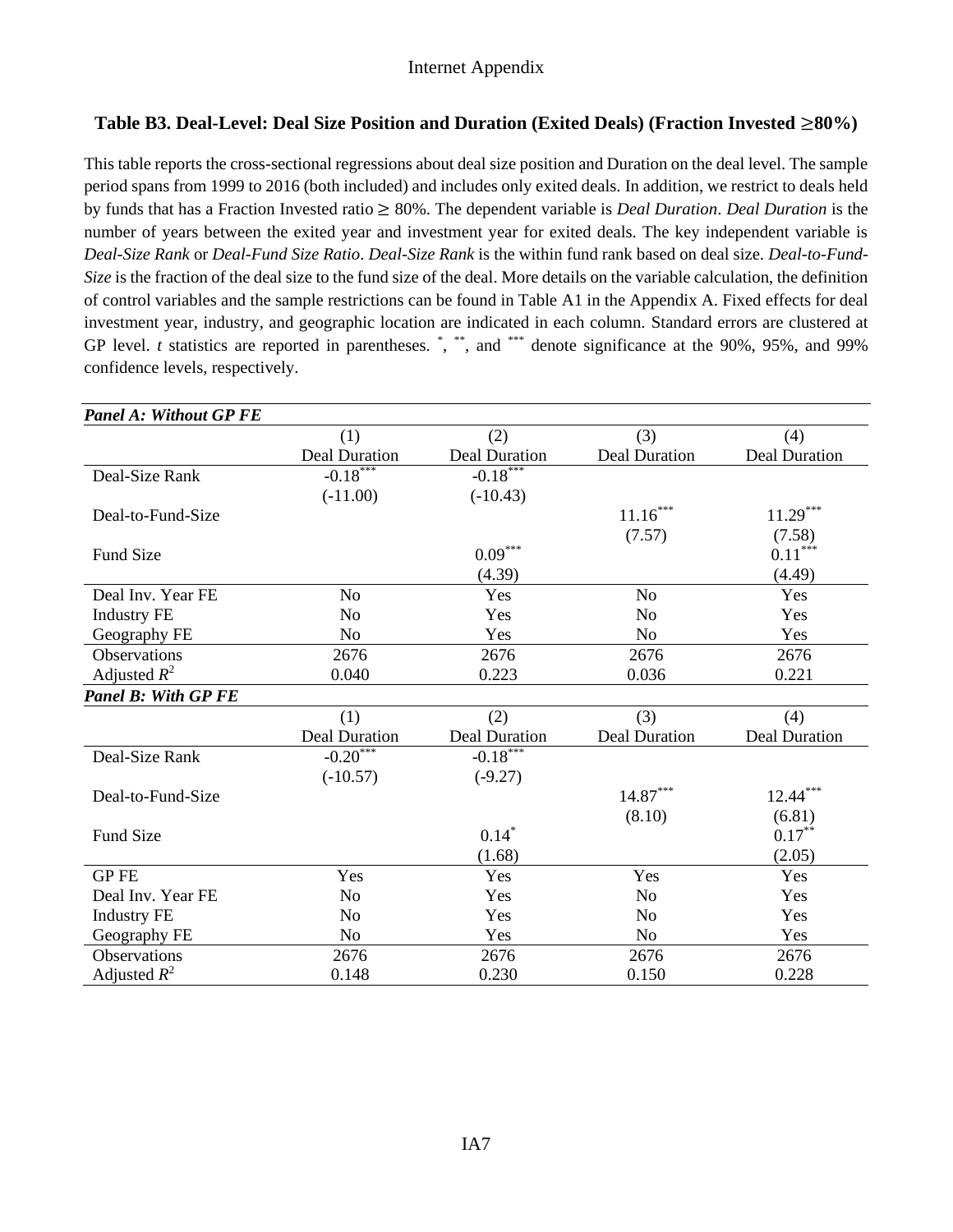### **Table B3. Fund-Level: Concentration, Specialization and PME (Alternative Measures)**

This table reports the cross-sectional regressions on the fund level between deal concentration and industry/geographic specialization degree and PME. The sample period spans from 1999 to 2016 (both included). The dependent variable is *value-weighted Fund PME* (Panel A) or *S.D. of Deal PME* within the fund (Panel B). The key independent variable is *Gini Index*, *HHI Sector* and *HHI Region*. *Gini Index* is calculated using the standard Gini Index formula (Atkinson (1970)) where the inputs are deal sizes within the fund. *HHI Sector* (*HHI Region*) is the sum of squared weights of deals in each sector (region) held by the fund where weights are deal size relative to

fund size, i.e.  $\sum \left( \frac{\sum_{i \in S} deal size_i}{\max(f and size S) \cdot \sum_{i \in S} deal} \right)$  $\frac{\sum_{l \in S} \text{ucut size}_l}{\max \{ \text{fund size}_f, \sum_{i \in F} \text{deal size}_i \}}$ 2 . More details on the variable calculation, the definition of

control variables and the sample restrictions can be found in Table A1 in the Appendix A. Fund vintage fixed effects are indicated in each column. Standard errors are clustered at GP level. *t* statistics are reported in parentheses. \*, \*\*, and \*\*\* denote significance at the 90%, 95%, and 99% confidence levels, respectively.

| Panel A: Return PME (Value-Weighted) |                |                                 |          |                           |        |            |                       |            |  |  |  |
|--------------------------------------|----------------|---------------------------------|----------|---------------------------|--------|------------|-----------------------|------------|--|--|--|
|                                      | (1)            | (2)                             | (3)      | (4)                       | (5)    | (6)        | (7)                   | (8)        |  |  |  |
|                                      |                |                                 |          | Fund PME (Value-Weighted) |        |            |                       |            |  |  |  |
| Gini Index                           | $-0.52$ **     | $-0.38$                         |          |                           |        |            | $-0.54$ <sup>**</sup> | $-0.43$    |  |  |  |
|                                      | $(-2.00)$      | $(-1.39)$                       |          |                           |        |            | $(-2.07)$             | $(-1.58)$  |  |  |  |
| <b>HHI</b> Sector                    |                |                                 | 0.16     | $0.47***$                 |        |            | 0.10                  | $0.48***$  |  |  |  |
|                                      |                |                                 | (1.01)   | (2.84)                    |        |            | (0.62)                | (2.98)     |  |  |  |
| <b>HHI</b> Region                    |                |                                 |          |                           | 0.16   | $0.50***$  | 0.14                  | $0.46***$  |  |  |  |
|                                      |                |                                 |          |                           | (1.22) | (2.60)     | (0.96)                | (2.39)     |  |  |  |
| N. of Deals                          |                | $-0.00$                         |          | $-0.00$                   |        | $-0.01$    |                       | $-0.00$    |  |  |  |
|                                      |                | $(-0.91)$                       |          | $(-1.09)$                 |        | $(-1.34)$  |                       | $(-0.28)$  |  |  |  |
| <b>Fund Size</b>                     |                | 0.00                            |          | 0.00                      |        | 0.01       |                       | 0.01       |  |  |  |
|                                      |                | (0.19)                          |          | (0.32)                    |        | (0.62)     |                       | (0.72)     |  |  |  |
| <b>Fund Duration</b>                 |                | $0.76***$                       |          | $0.54***$                 |        | 0.21       |                       | $-0.02$    |  |  |  |
|                                      |                | (2.90)                          |          | (2.17)                    |        | (0.73)     |                       | $(-0.05)$  |  |  |  |
| <b>Fraction Invested</b>             |                | $\textbf{-0.18}^{\ast\ast\ast}$ |          | $-0.19***$                |        | $-0.19***$ |                       | $-0.18***$ |  |  |  |
|                                      |                | $(-5.95)$                       |          | $(-6.39)$                 |        | $(-6.27)$  |                       | $(-6.19)$  |  |  |  |
| <b>I</b> (North American)            |                | $-0.07$                         |          | $-0.10$                   |        | $-0.13^*$  |                       | $-0.16$ ** |  |  |  |
|                                      |                | $(-1.16)$                       |          | $(-1.56)$                 |        | $(-1.90)$  |                       | $(-2.34)$  |  |  |  |
| Fund Vintage FE                      | N <sub>o</sub> | Yes                             | No       | Yes                       | No     | Yes        | N <sub>o</sub>        | Yes        |  |  |  |
| Observations                         | 467            | 467                             | 467      | 467                       | 467    | 467        | 467                   | 467        |  |  |  |
| Adjusted $R^2$                       | 0.006          | 0.126                           | $-0.000$ | 0.134                     | 0.002  | 0.135      | 0.007                 | 0.148      |  |  |  |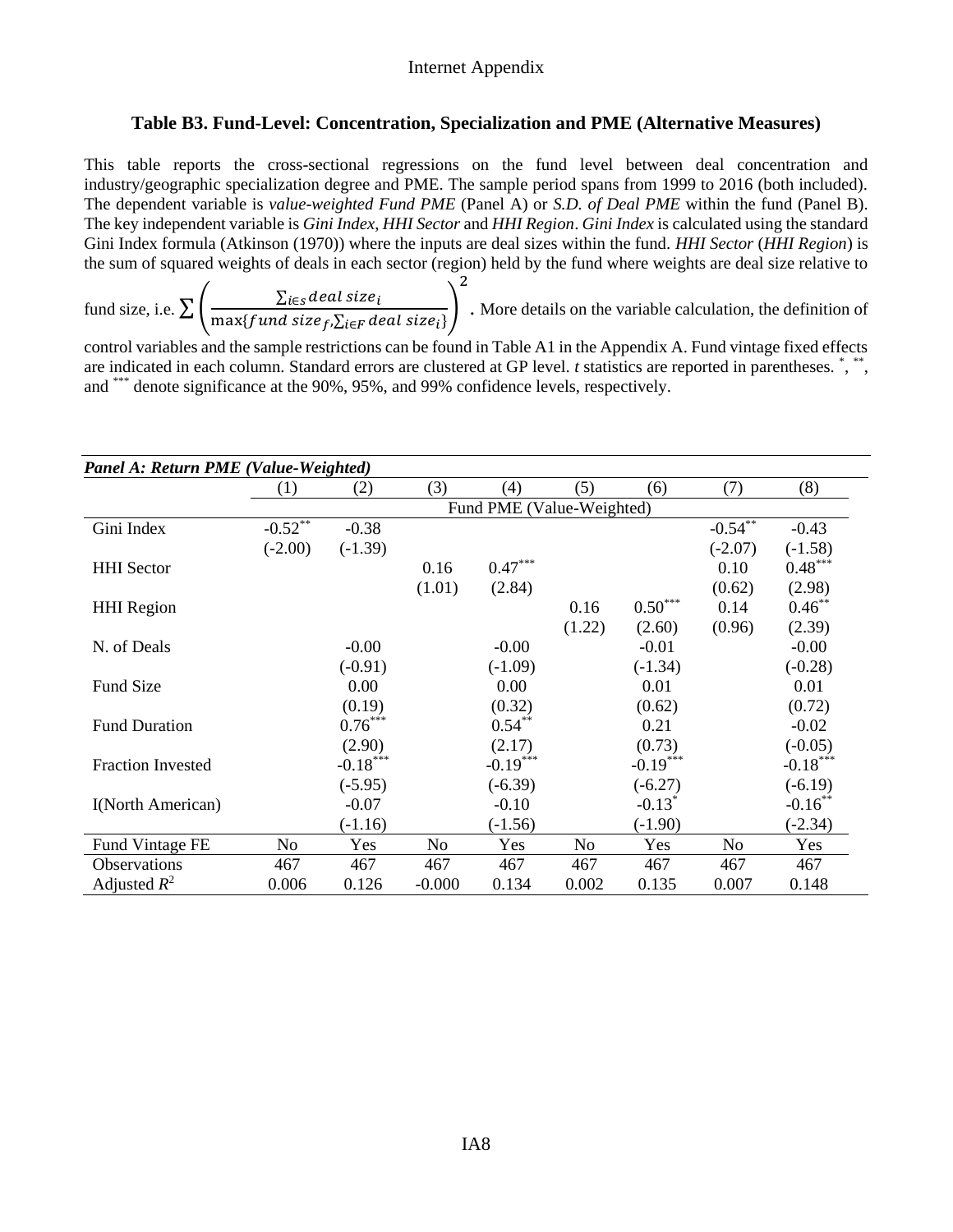| Panel B: S.D. of Deal PME |                |             |        |                      |                   |            |           |            |
|---------------------------|----------------|-------------|--------|----------------------|-------------------|------------|-----------|------------|
|                           | (1)            | (2)         | (3)    | (4)                  | (5)               | (6)        | (7)       | (8)        |
|                           |                |             |        |                      | S. D. of Deal PME |            |           |            |
| Gini Index                | $1.16***$      | $0.97***$   |        |                      |                   |            | $1.15***$ | $0.95*$    |
|                           | (2.83)         | (1.98)      |        |                      |                   |            | (2.87)    | (1.94)     |
| <b>HHI</b> Sector         |                |             | 0.29   | $0.52***$            |                   |            | $-0.02$   | $0.41^*$   |
|                           |                |             | (1.38) | (2.34)               |                   |            | $(-0.09)$ | (1.95)     |
| <b>HHI</b> Region         |                |             |        |                      | $0.42***$         | $0.58***$  | $0.42***$ | $0.59***$  |
|                           |                |             |        |                      | (2.34)            | (2.17)     | (2.24)    | (2.21)     |
| N. of Deals               |                | 0.00        |        | 0.01                 |                   | 0.01       |           | 0.01       |
|                           |                | (0.36)      |        | (1.55)               |                   | (1.38)     |           | (0.80)     |
| <b>Fund Size</b>          |                | $-0.05***$  |        | $-0.04***$           |                   | $-0.04*$   |           | $-0.04*$   |
|                           |                | $(-2.27)$   |        | $(-2.13)$            |                   | $(-1.94)$  |           | $(-1.88)$  |
| <b>Fund Duration</b>      |                | 0.49        |        | 0.15                 |                   | $-0.25$    |           | $-0.40$    |
|                           |                | (1.49)      |        | (0.45)               |                   | $(-0.66)$  |           | $(-1.02)$  |
| <b>Fraction Invested</b>  |                | $-0.12$ *** |        | $-0.11***$           |                   | $-0.10***$ |           | $-0.11***$ |
|                           |                | $(-3.21)$   |        | $(-3.05)$            |                   | $(-2.86)$  |           | $(-3.24)$  |
| I(North American)         |                | $-0.09$     |        | $-0.14$ <sup>*</sup> |                   | $-0.17*$   |           | $-0.19**$  |
|                           |                | $(-1.20)$   |        | $(-1.67)$            |                   | $(-1.87)$  |           | $(-2.06)$  |
| Fund Vintage FE           | N <sub>o</sub> | Yes         | No     | Yes                  | N <sub>0</sub>    | Yes        | No        | Yes        |
| Observations              | 467            | 467         | 467    | 467                  | 467               | 467        | 467       | 467        |
| Adjusted $R^2$            | 0.021          | 0.129       | 0.001  | 0.124                | 0.012             | 0.125      | 0.030     | 0.141      |

# **Table B3. Fund-Level: Concentration, Specialization and PME (Alternative Measures, Cont.)**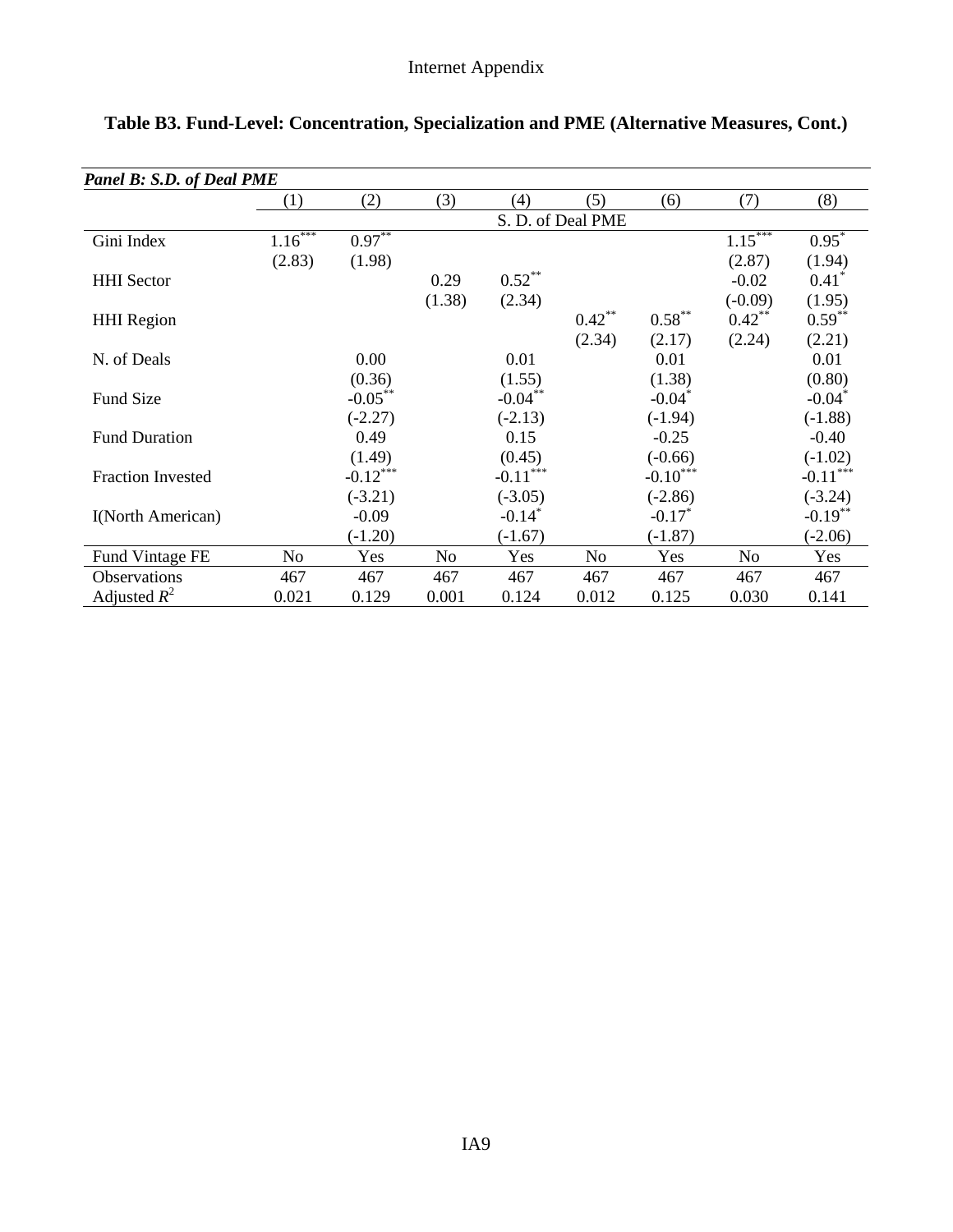### **Table B4. Fund-Level: Concentration, Specialization and TVPI (Alternative Measures)**

This table reports the cross-sectional regressions on the fund level between deal concentration and industry/geographic specialization degree and TVPI. The sample period spans from 1999 to 2016 (both included). The dependent variable is *value-weighted Fund TVPI* (Panel A) or *S.D. of Deal TVPI* within the fund (Panel B). The key independent variable is *Gini Index*, *HHI Sector* and *HHI Region*. *Gini Index* is calculated using the standard Gini Index formula (Atkinson (1970)) where the inputs are deal sizes within the fund. *HHI Sector* (*HHI Region*) is the sum of squared weights of deals in each sector (region) held by the fund where weights are deal size relative to

fund size, i.e.  $\sum \left( \frac{\sum_{i \in S} deal size_i}{\max(f and size S) \cdot \sum_{i \in S} deal} \right)$  $\frac{\sum_{l \in S} \text{ucut size}_l}{\max \{ \text{fund size}_f, \sum_{i \in F} \text{deal size}_i \}}$ 2 . More details on the variable calculation, the definition of

control variables and the sample restrictions can be found in Table A1 in the Appendix A. Fund vintage fixed effects are indicated in each column. Standard errors are clustered at GP level. *t* statistics are reported in parentheses. \*, \*\*, and \*\*\* denote significance at the 90%, 95%, and 99% confidence levels, respectively.

| Panel A: Return TVPI (Value-Weighted) |           |            |                |                            |           |            |           |            |
|---------------------------------------|-----------|------------|----------------|----------------------------|-----------|------------|-----------|------------|
|                                       | (1)       | (2)        | (3)            | (4)                        | (5)       | (6)        | (7)       | (8)        |
|                                       |           |            |                | Fund TVPI (Value-Weighted) |           |            |           |            |
| Gini Index                            | $-0.49$   | $-0.58$    |                |                            |           |            | $-0.54$   | $-0.68*$   |
|                                       | $(-1.29)$ | $(-1.50)$  |                |                            |           |            | $(-1.46)$ | $(-1.78)$  |
| <b>HHI</b> Sector                     |           |            | $0.74***$      | $0.68***$                  |           |            | $0.41*$   | $0.72***$  |
|                                       |           |            | (3.36)         | (2.86)                     |           |            | (1.78)    | (3.11)     |
| <b>HHI</b> Region                     |           |            |                |                            | $0.70***$ | 0.34       | $0.58***$ | 0.28       |
|                                       |           |            |                |                            | (3.77)    | (1.34)     | (2.97)    | (1.09)     |
| N. of Deals                           |           | $-0.00$    |                | $-0.00$                    |           | $-0.00$    |           | 0.00       |
|                                       |           | $(-0.31)$  |                | $(-0.43)$                  |           | $(-0.74)$  |           | (0.27)     |
| <b>Fund Size</b>                      |           | 0.01       |                | 0.02                       |           | 0.02       |           | 0.02       |
|                                       |           | (0.57)     |                | (0.70)                     |           | (0.77)     |           | (0.88)     |
| <b>Fund Duration</b>                  |           | $1.01***$  |                | $0.71*$                    |           | 0.67       |           | 0.32       |
|                                       |           | (2.68)     |                | (1.95)                     |           | (1.52)     |           | (0.71)     |
| <b>Fraction Invested</b>              |           | $-0.15***$ |                | $-0.17***$                 |           | $-0.16***$ |           | $-0.15***$ |
|                                       |           | $(-3.86)$  |                | $(-4.25)$                  |           | $(-4.08)$  |           | $(-3.96)$  |
| I(North American)                     |           | $0.27***$  |                | $0.23***$                  |           | $0.24***$  |           | $0.19***$  |
|                                       |           | (3.11)     |                | (2.70)                     |           | (2.62)     |           | (2.12)     |
| Fund Vintage FE                       | No.       | Yes        | N <sub>o</sub> | Yes                        | No        | Yes        | No        | Yes        |
| Observations                          | 467       | 467        | 467            | 467                        | 467       | 467        | 467       | 467        |
| Adjusted $R^2$                        | 0.001     | 0.212      | 0.018          | 0.220                      | 0.034     | 0.210      | 0.038     | 0.225      |